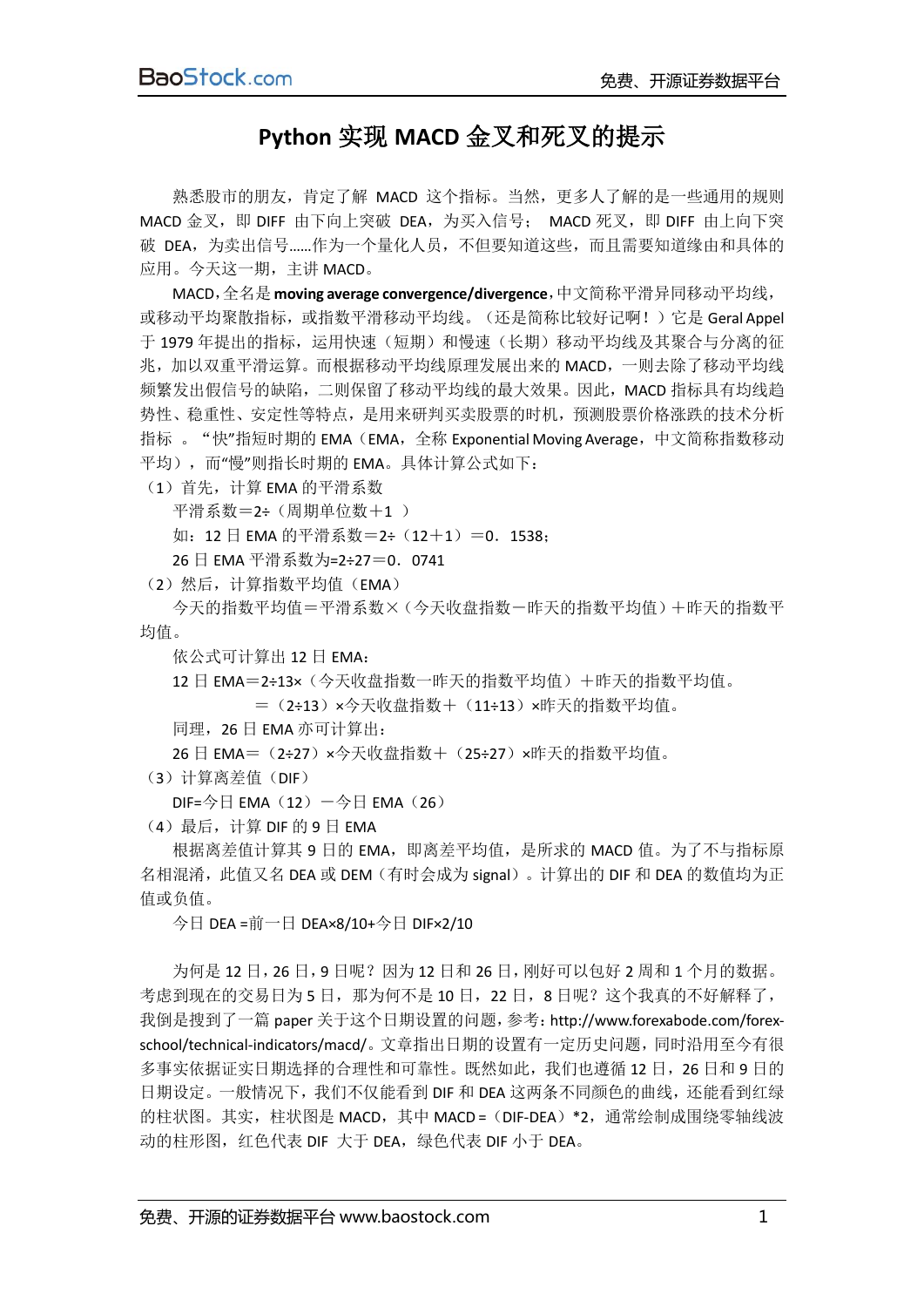MACD 的运用有如下基本原则:

1.DIF、DEA 均为正, DIF 向上突破 DEA, 买入信号参考。

2.DIF、DEA 均为负,DIF 向下跌破 DEA,卖出信号参考。

3.DIF 线与 K 线发生背离, 行情可能出现反转信号。

4.DIF、DEA 的值从正数变成负数, 或者从负数变成正数并不是交易信号, 因为它们落后 于市场。

简单地对应市场上的说法如下:

1. MACD 金叉: DIF 由下向上突破 DEA,为买入信号。

2. MACD 死叉: DIF 由上向下突破 DEA,为卖出信号。

针对这两条的说法,我需要提出 MACD 具有一定的滞后情况,即比市场的反应要慢。因 为 MACD 是一个中长期的指标,而不是个短期指标,不适合短期涨跌浮动太大的证券。

接下来,3 种说法更靠谱些:

3. MACD 柱状图为红, 即 DIF 与 DEA 均为正值,即都在零轴线以上时, 市场趋势属多头 市场, 若此时 DIF 向上继续突破 DEA, 即红色柱状越来越长, 可作买入信号, 该出手就出 手。

4. MACD 柱状图为绿, 即 DIF 与 DEA 均为负值,即都在零轴线以下时, 市场趋势属空头 市场,若此时 DIF 向下继续跌破 DEA, 即绿色柱状越来越长, 可作卖出信号, 该割肉就割 肉。

5. 当 DEA 线与 K 线趋势发生背离时为反转信号。

下面,我用 python 程序调用 [baostock](http://www.baostock.com/) (baostock 是免费证券数据的 python 接口,具体 信息参考: [www.baostock.com](http://www.baostock.com/))实现 MACD 计算, MACD 金叉和死叉提示的功能。

```
import baostock as bs
import pandas as pd
import talib as ta
import matplotlib.pyplot as plt
def computeMACD(code, startdate, enddate):
     login_result = bs.login(user_id='anonymous', password='123456')
    print(login_result)
    # 获取股票日 K 线数据
    rs = bs.query_history_k_data(code,
                                  "date,code,close,tradeStatus",
                                 start date=startdate,
end date=enddate,
                                  frequency="d", adjustflag="3")
     # 打印结果集
   result list = []
```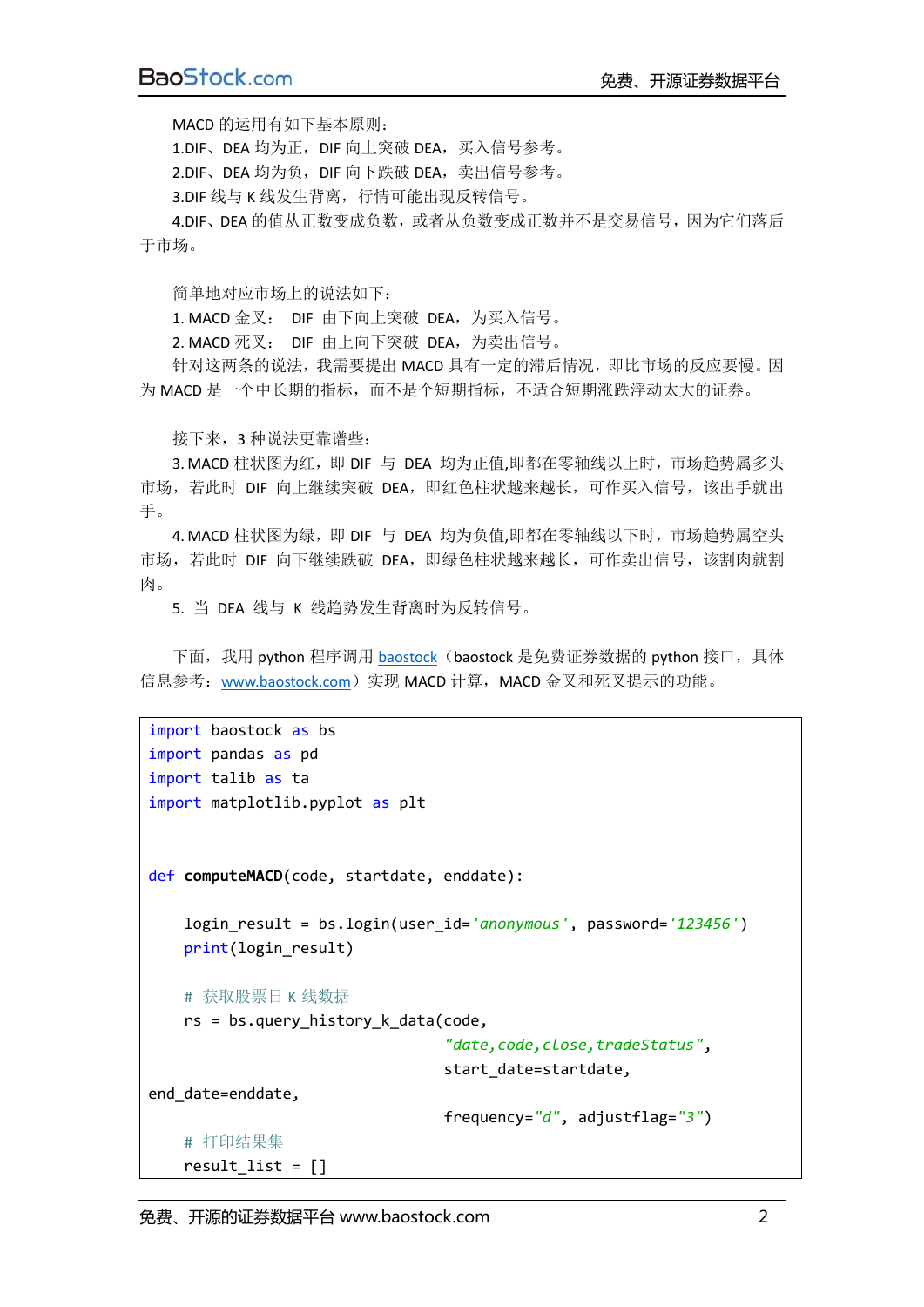```
 while (rs.error_code == '0') & rs.next():
        # 获取一条记录,将记录合并在一起
       result list.append(rs.get row data())
    df = pd.DataFrame(result_list, columns=rs.fields)
    # 剔除停盘数据
    df2 = df[df['tradeStatus'] == '1']
   # 获取 dif,dea,hist, 它们的数据类似是 tuple, 且跟 df2 的 date 日期一一对应
   # 记住了 dif,dea,hist 前 33 个为 Nan, 所以推荐用于计算的数据量一般为你所求
日期之间数据量的 3 倍
    # 这里计算的 hist 就是 dif-dea,而很多证券商计算的 MACD=hist*2=(dif-
dea)*2
    dif, dea, hist = ta.MACD(df2['close'].astype(
        float).values, fastperiod=12, slowperiod=26, signalperiod=9)
    df3 = pd.DataFrame({'dif': dif[33:], 'dea': dea[33:], 'hist': 
hist[33:]},
                       index=df2['date'][33:], columns=['dif', 'dea', 
'hist'])
    df3.plot(title='MACD')
    plt.show()
   # 寻找 MACD 金叉和死叉
   datenumber = int(df3.shape[0]) for i in range(datenumber - 1):
       if ((df3.iloc[i, 0] \leq df3.iloc[i, 1]) & (df3.iloc[i + 1, 0] \geqdf3.iloc[i + 1, 1]):
            print("MACD 金叉的日期:" + df3.index[i + 1])
       if ((df3.iloc[i, 0] >= df3.iloc[i, 1]) & (df3.iloc[i + 1, 0] <=
df3.iloc[i + 1, 1]):
            print("MACD 死叉的日期:" + df3.index[i + 1])
    bs.logout()
    return(dif, dea, hist)
if __name__ == '__main__':
    code = 'sh.600000'
    startdate = '2017-03-01'
    enddate = '2017-12-01'
    (dif, dea, hist) = computeMACD(code, startdate, enddate)
```
运行结果如下: MACD 金叉的日期:2017-05-02 MACD 死叉的日期: 2017-05-09